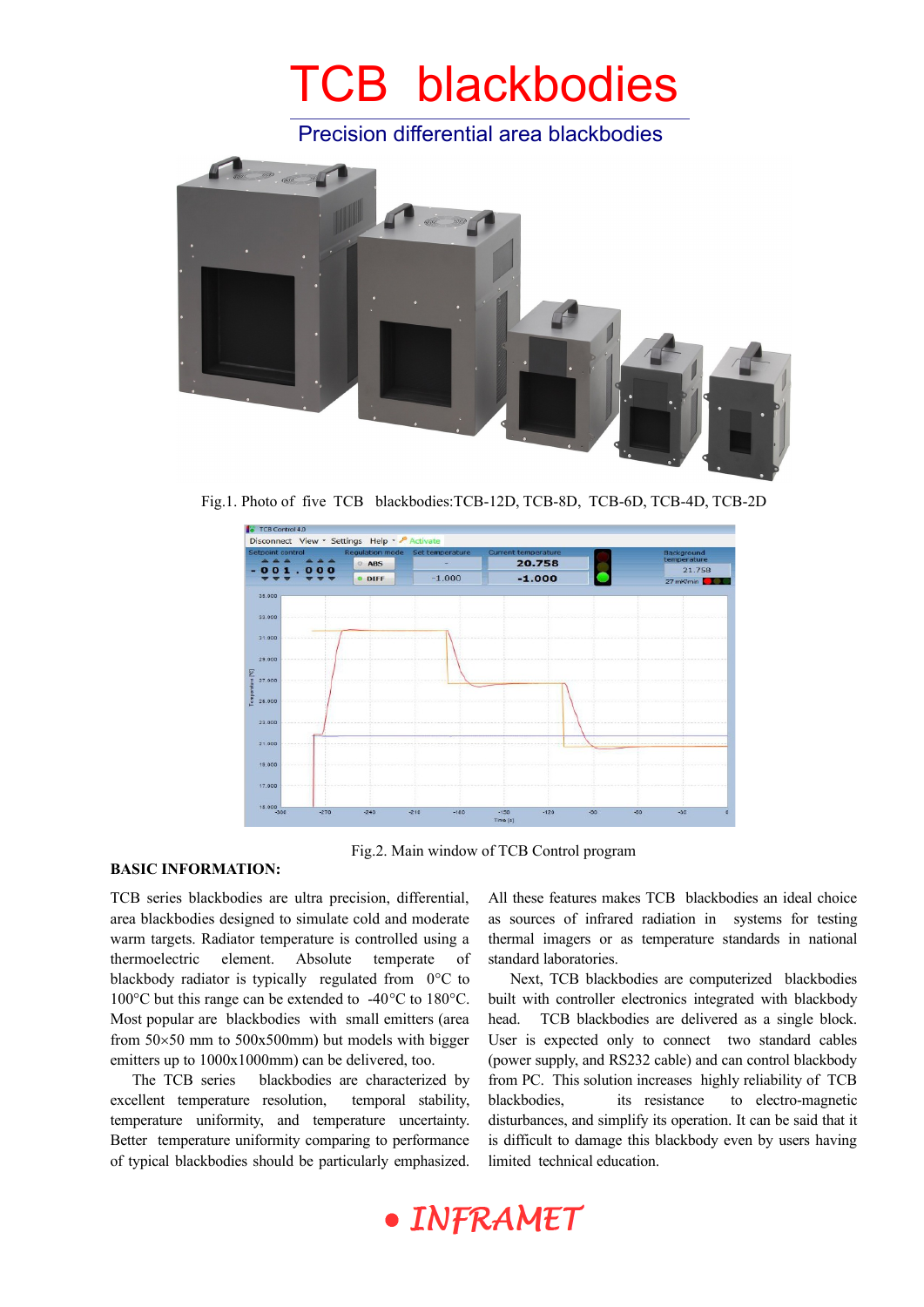### Precision differential area blackbodies

#### **STANDARD VERSIONS**

TCB blackbodies can be delivered in form of a series of versions. There are two main criterion: size of blackbody emitter and temperature range.

Emitter size is indicated by blackbody code: TCB- XD where X is approximate size of square of the emitter in inches. The following models are typically offered: TCB-2D, TCB-4D, TCB-6D, TCB-8D, TCB-12D, TCB-14D, TCB-20D. In standard version these blackbodies are optimized for temperature range from  $0^{\circ}$ C to 100 $^{\circ}$ C.

TCB-2D blackbodies with small 50x50mm emitter for typical temperature range from  $0^{\circ}$ C to 100 $^{\circ}$ C are used as blocks of DT/MS systems for testing thermal imagers. Blackbodies with bigger emitters and for any temperature range are offered as independent blocks for variety of applications.

Inframet can deliver TCB blackbodies with emitters as big as 500x500mm (model TCB-20D). However, it should be noticed that there are big differences between typical small blackbodies TCB-2D/TCB-4D blackbodies and large TCB-12D/TCB-20D. The latter blackbodies are much bigger, need more power, and are more expensive. Therefore it is recommended not to exaggerate with size of ordered blackbody.

| Model                       | TCB-2D                                                         | TCB-4D          | TCB-6D/8D                      | TCB-10D/12D/                   | TCB-20D               |
|-----------------------------|----------------------------------------------------------------|-----------------|--------------------------------|--------------------------------|-----------------------|
|                             |                                                                |                 |                                | 14D                            |                       |
| Aperture                    | $50\times 50$ mm                                               | $100\times100m$ | 150×150 mm                     | $250 \times 250$ mm            | 500×500 mm            |
|                             |                                                                | m               | $200 \times 200$ mm            | 300×300 mm                     |                       |
|                             |                                                                |                 |                                | 350×350 mm                     |                       |
| Differential<br>temperature | $-20$ °C ÷ + 80°C                                              |                 | $-20$ °C ÷ + 80°C              | $-20$ °C ÷ + 80°C              | $-20$ °C ÷ +          |
| range                       |                                                                |                 |                                |                                | $80^{\circ}$ C        |
| Absolute temperature range  | $0^{\circ}C \div 100^{\circ}C$                                 |                 | $0^{\circ}C \div 100^{\circ}C$ | $0^{\circ}C \div 100^{\circ}C$ | $0^{\circ}C \div$     |
|                             | at 20°C ambient temp.                                          |                 | at $20^{\circ}$ C              | at $20^{\circ}$ C              | $+100$ °C             |
|                             |                                                                |                 |                                |                                | at 20°C               |
| Emissivity                  | $0.98 \pm 0.005$                                               |                 | $0.98 \pm 0.005$               | $0.98 \pm 0.005$               | $0.98 \pm 0.005$      |
| uniformity<br>Temperature   | $< 0.01$ °C                                                    |                 | $< 0.01$ °C or                 | $<0.015$ °C or                 | <0.02 $^{\circ}$ C or |
| (temperature<br>spatial     | or $0.4\%$ T-Tamb                                              |                 | $0.5\%$ T-Tamb                 | $0.6\%$ T-Tamb                 | $0.6\%$ T-            |
| uncertainty)                |                                                                |                 |                                |                                | Tamb                  |
| Set point and resolution    | $1$ mK                                                         |                 |                                |                                |                       |
| Regulation stability        | $\pm 2$ mK                                                     |                 | $\pm 2$ mK                     | $\pm 2$ mK                     | $\pm 2$ mK            |
| Total<br>temperature        | $0.03$ °C                                                      |                 | $0.03$ °C                      | $0.03$ °C                      | $0.03$ °C             |
| uncertainty [°C]            |                                                                |                 |                                |                                |                       |
| Heating rate <sup>1</sup>   | $0.8$ °C/s                                                     | $0.2$ °C/s      | $0.15^{\circ}$ C/sec           | $0.15^{\circ}$ C/sec           | $0.15^{\circ}$ C/sec  |
| Cooling rate <sup>1</sup>   | $0.3$ °C/s                                                     | $0.1$ °C/s      | $0.06^{\circ}$ C/sec           | $0.06^{\circ}$ C/sec           | $0.06^{\circ}$ C/sec  |
| Settling time <sup>2</sup>  | $<$ 30s                                                        | $<$ 40 s        | $<60$ sec                      | $< 75$ sec                     | $< 80$ sec            |
| Computer control            | <b>USB 2.0</b>                                                 |                 |                                |                                |                       |
| Power supply                | 115-230VAC 50/60Hz                                             |                 |                                |                                |                       |
| Operating temperature       | +5 $\rm{^{\circ}C} \div 445$ $\rm{^{\circ}C}$ (non condensing) |                 |                                |                                |                       |
| Storage temperature         | $-10$ °C ÷ +60 °C                                              |                 |                                |                                |                       |
| Power consumption [W]       | 130W/60                                                        |                 | 250/90                         | 1200/600                       | 2800/1700             |
| (Max/Average)               |                                                                |                 | 750/300                        | 1700/900                       |                       |
|                             |                                                                |                 |                                | 1700/1200                      |                       |
| Dimensions [mm]             | $160 \times 230 \times 180$                                    |                 | 325x249x242                    | 430x450x280                    | 430x630x880           |
|                             |                                                                |                 | 531x336x310                    | 585x454x320                    |                       |
|                             |                                                                |                 |                                | 597x454x320                    |                       |
| Mass [kg]                   | 7.5                                                            | 9               | 16.5/42                        | 60/71/78                       | 165                   |

Table 1. Parameters of standard TCB blackbodies

<sup>1</sup>Measurement at temperature about 25°C

<sup>2</sup> Time needed to reduce temperature fluctuations from  $\pm 0.1^{\circ}$ C to below  $\pm 0.01^{\circ}$ C level

Attention: Absolute temperature range is specified for +20ºC ambient temperature. Real maximal absolute temperature equals to sum of ambient temperature and maximal differential temperature but cannot be over limits of the absolute temperature range specified in the table above. Real minimal absolute temperature equals to sum of ambient

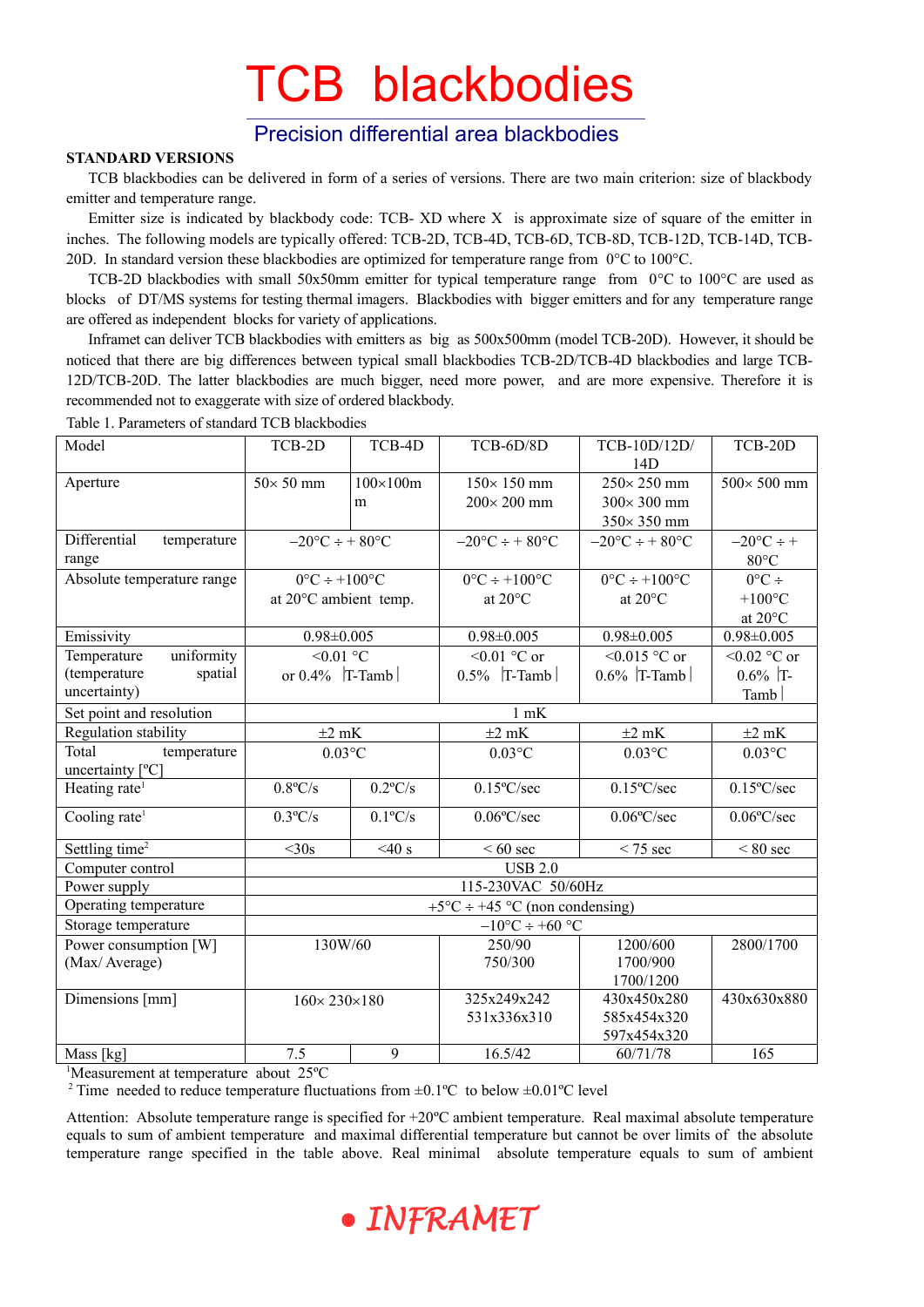### Precision differential area blackbodies

temperature and maximal negative differential temperature but cannot be over limits of the absolute temperature range. The ranges of absolute temperature at different ambient temperatures are:

0ºC to 90ºC at 10ºC ambient temperature

10ºC to 100ºC at 30ºC ambient temperature.

It should be noted that these ranges can be extended on optional versions.

#### **OPTIONAL VERSIONS**

TCB series blackbodies can be also delivered in form of optional versions with modified temperature range or other parameters. The modified parameter is indicated by an additional code like below.

- 1. Extended temperature range (EX)
- 2. Ultra extended range (UEX)
- 3. High temperature range (HT)
- 4. Temperature chamber adapted (TC)
- 5. Low temperature range (LT)
- 6. Ultra low temperature range (ULT)
- 7. Ultra high emissivity (HE)
- 8. Long cables (CAB) -
- 9. Vacuum optimized (VAC)
- 10. Control using customer software API
- 11. Dry air compartment (DRY).

EX option means extension of temperature range to from  $-10^{\circ}$ C to  $+120^{\circ}$ C at 20<sup>o</sup>C ambient temperature. It is achieved by modification of blackbody electronics (stronger Peltier element, additional low power heater).

HT option means extension of temperature range to range from  $-5^{\circ}$ C to  $+180^{\circ}$ C at 20 $^{\circ}$ C ambient temperature. It is achieved by modification of blackbody electronics (stronger Peltier element, additional high power heater, two channel electronics).

TC option means that TCB blackbody can be used in extreme temperatures  $(-40^{\circ}C \div 70^{\circ}C)$  met in temperature chambers. This capability is achieved by design of electronics using special components capable to withstand extreme temperatures and humidity. Such blackbodies offers range extended to low temperatures:  $-40^{\circ}\text{C} \div +100^{\circ}\text{C}$  (option 150 $^{\circ}$ C). However, it should be noted that low temperature -40 $^{\circ}$ C can be achieved only when temperature in chamber is also quite low (not higher than about -10 $\degree$ C because differential temperature range is no more than about -30 $\degree$ C. Next, it is a warning that standard blackbodies should not be used in temperature chambers because electronics will be damaged by extreme temperatures.

LT option means that radiator of TCB blackbody can reach extreme low temperatures (as low as -40 $\degree$ C) even when blackbody is working at typical ambient temperature about  $+20^{\circ}$ C. Such blackbodies are built using two temperature regulators. First, standard Peltier element enables precision temperature regulation in range from about 0ºC to about 100ºC. Second, liquid cooler is used to lower blackbody temperature to sub-zero region.

Due to significant design differences TCB-blackbodies in LT version are now marketed as independent BLIQ series blackbodies. It should be also noted that this option is significantly more expensive than other options.

HE option means that emissivity of blackbody emitter plate is increased up to 0.99±0.005 level using new special coatings. Two solutions are possible. The highest emissivity level can be achieved using Vantablack S-VIS coating. However it should be notices that this coating is soft, brittle and in generally of low durability. It is practically impossible to clean this coating. Slightly lower emissivity can be obtained using Inframet proprietary coating that is more durable

CAB option means that blackbody is optimized to be controlled and powered using long cables. The cables of length up to 50m (can be extended to 300m) are offered..

VAC option means that blackbody is optimized to work in vacuum chambers. Such modified TCB blackbodies are now marketed as independent blackbodies (VEB, VSB).

API option means Inframet delivers TCB driver API description, along with sample tutorials and documentation.

The API allows End-user to control the blackbody temperature, target wheel position and access other features, like these available in TCB Control software. TCB driver is developed for .NET Framework platform, and can be used under multiple other programming languages (e.g. C++, Python with IronPython) and tools (like LabView, using Connectivity - .NET palette). It also can be used under many Linux distributions (Mono.NET is required).